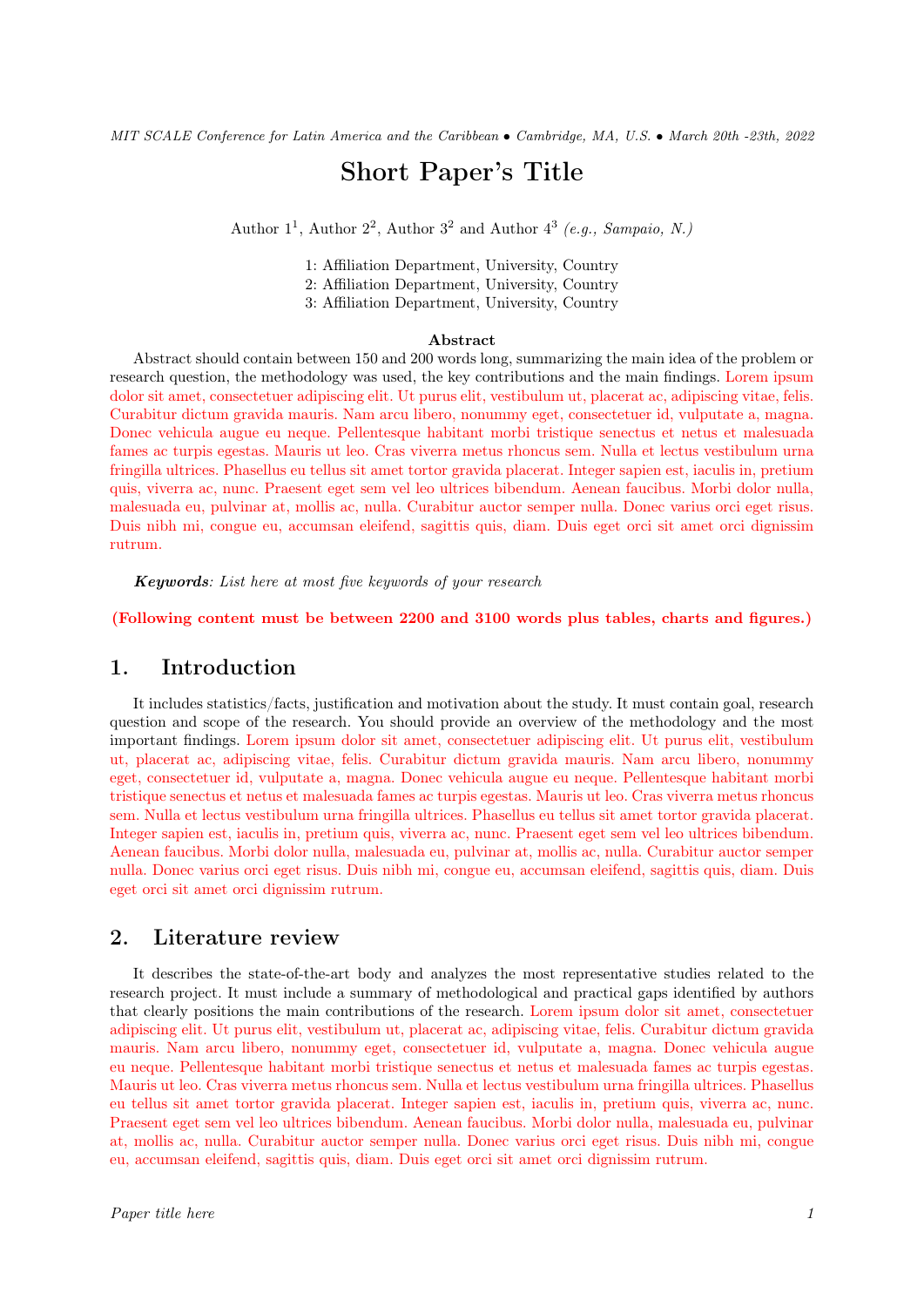## 3. Methods and procedures

This section provides a description of the theoretical framework you applied to do your research, the main methods and techniques used to collect/process data, perform analysis, etc. Document mathematical formulations and solution algorithms. Please number formulas to ease explanation elsewhere in the manuscript by citing the numbers of equations, inequalities, etc. Lorem ipsum dolor sit amet, consectetuer adipiscing elit. Ut purus elit, vestibulum ut, placerat ac, adipiscing vitae, felis. Curabitur dictum gravida mauris. Nam arcu libero, nonummy eget, consectetuer id, vulputate a, magna. Donec vehicula augue eu neque. Pellentesque habitant morbi tristique senectus et netus et malesuada fames ac turpis egestas. Mauris ut leo. Cras viverra metus rhoncus sem. Nulla et lectus vestibulum urna fringilla ultrices. Phasellus eu tellus sit amet tortor gravida placerat. Integer sapien est, iaculis in, pretium quis, viverra ac, nunc. Praesent eget sem vel leo ultrices bibendum. Aenean faucibus. Morbi dolor nulla, malesuada eu, pulvinar at, mollis ac, nulla. Curabitur auctor semper nulla. Donec varius orci eget risus. Duis nibh mi, congue eu, accumsan eleifend, sagittis quis, diam. Duis eget orci sit amet orci dignissim rutrum.

## 4. Experimental/numerical setting

The experimental setting, the values of parameters or the data collection to feed a practical/empirical model (connected to a case study) are described in detail in this section. The description of the numerical design or data set must be linked with the methodological framework and the model introduced in the previous section. If you work with a company, organization make sure to describe their problem and case study in a concise, clear way. Lorem ipsum dolor sit amet, consectetuer adipiscing elit. Ut purus elit, vestibulum ut, placerat ac, adipiscing vitae, felis. Curabitur dictum gravida mauris. Nam arcu libero, nonummy eget, consectetuer id, vulputate a, magna. Donec vehicula augue eu neque. Pellentesque habitant morbi tristique senectus et netus et malesuada fames ac turpis egestas. Mauris ut leo. Cras viverra metus rhoncus sem. Nulla et lectus vestibulum urna fringilla ultrices. Phasellus eu tellus sit amet tortor gravida placerat. Integer sapien est, iaculis in, pretium quis, viverra ac, nunc. Praesent eget sem vel leo ultrices bibendum. Aenean faucibus. Morbi dolor nulla, malesuada eu, pulvinar at, mollis ac, nulla. Curabitur auctor semper nulla. Donec varius orci eget risus. Duis nibh mi, congue eu, accumsan eleifend, sagittis quis, diam. Duis eget orci sit amet orci dignissim rutrum.

#### 5. Results and Discussion

Please explain in detail your results and discuss main findings, recommendations, managerial insights and most important methodological results. Make use of Figures and tables to ease explanation wherever is needed (i.e. Figure [1\)](#page-2-0). Lorem ipsum dolor sit amet, consectetuer adipiscing elit. Ut purus elit, vestibulum ut, placerat ac, adipiscing vitae, felis. Curabitur dictum gravida mauris. Nam arcu libero, nonummy eget, consectetuer id, vulputate a, magna. Donec vehicula augue eu neque. Pellentesque habitant morbi tristique senectus et netus et malesuada fames ac turpis egestas. Mauris ut leo. Cras viverra metus rhoncus sem. Nulla et lectus vestibulum urna fringilla ultrices. Phasellus eu tellus sit amet tortor gravida placerat. Integer sapien est, iaculis in, pretium quis, viverra ac, nunc. Praesent eget sem vel leo ultrices bibendum. Aenean faucibus. Morbi dolor nulla, malesuada eu, pulvinar at, mollis ac, nulla. Curabitur auctor semper nulla. Donec varius orci eget risus. Duis nibh mi, congue eu, accumsan eleifend, sagittis quis, diam. Duis eget orci sit amet orci dignissim rutrum.

### 6. Conclusions and future research

Please add your main conclusions here and future research venues Lorem ipsum dolor sit amet, consectetuer adipiscing elit. Ut purus elit, vestibulum ut, placerat ac, adipiscing vitae, felis. Curabitur dictum gravida mauris. Nam arcu libero, nonummy eget, consectetuer id, vulputate a, magna. Donec vehicula augue eu neque. Pellentesque habitant morbi tristique senectus et netus et malesuada fames ac turpis egestas. Mauris ut leo. Cras viverra metus rhoncus sem. Nulla et lectus vestibulum urna fringilla ultrices. Phasellus eu tellus sit amet tortor gravida placerat. Integer sapien est, iaculis in, pretium quis, viverra